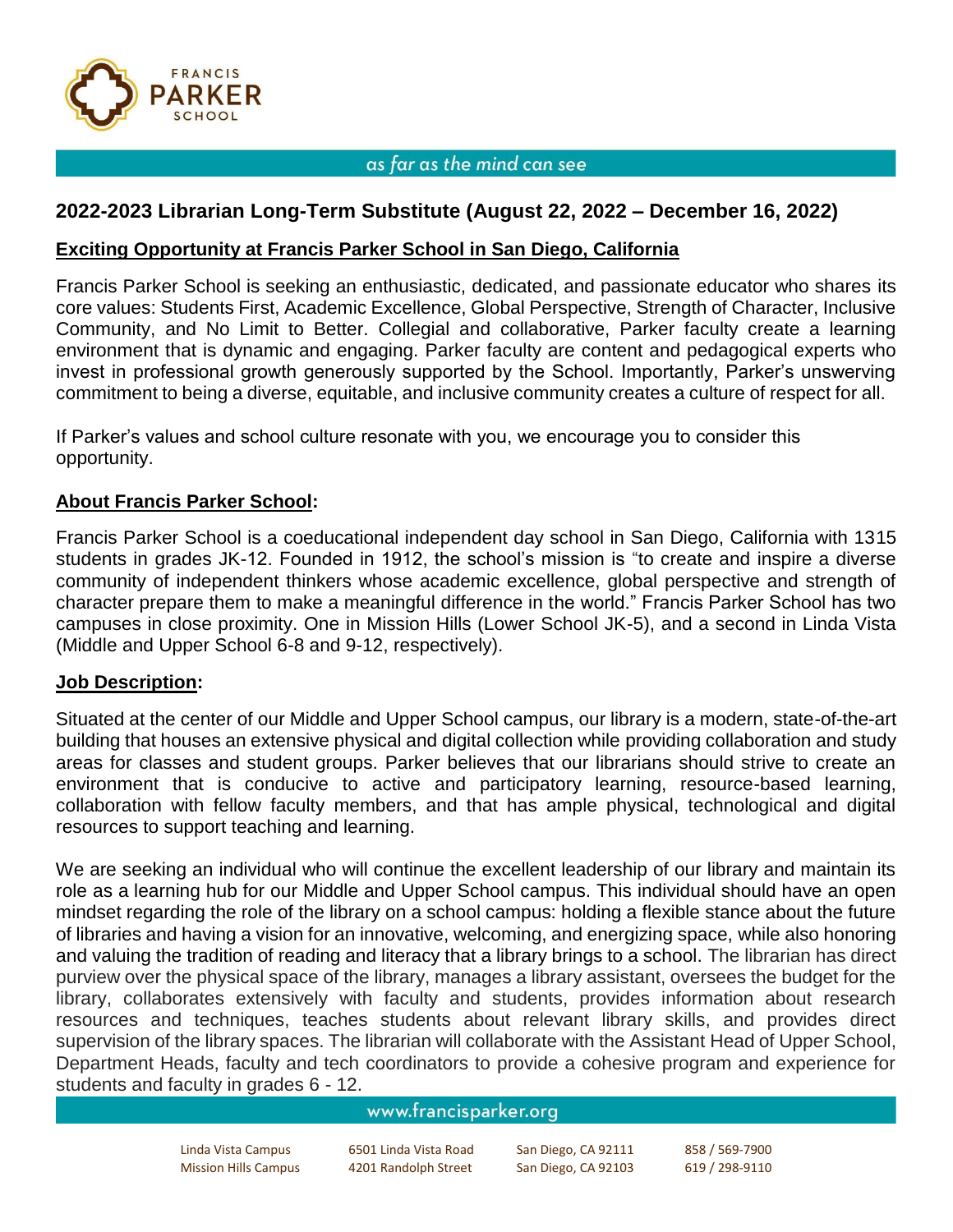

# as far as the mind can see

# **Essential Duties/Responsibilities:**

- Maintain an engaging, relevant, and comprehensive library collection for use by students, faculty, and the Parker community
- Research, select, and order new books and resources as needed
- Effectively evaluate physical and digital collections annually to ensure the collection is up-todate and meets the learning needs of the School
- Actively promote a love of reading and literacy in students
- Research, select, and develop a collection of novels and popular non-fiction works which appeal to students across 6-12 grades.
- Build relationships with students to spark their love of reading through reader's advisory
- Collaborate with faculty and technology coordinators to provide cross-disciplinary, hands-on, student oriented learning experiences
- Teach small groups and full classes on research methods and resources, the appropriate use of both physical and digital resources, and strategies for evaluating resources
- Curate student work examples for public display within the library and around campus as appropriate
- Effectively identify resources and share those resources that enhance curriculum and instruction practices
- Create and sustain conversations for learning among faculty and students
- Supervise the physical space of the library and engage students in appropriate use of the various library spaces
- Use effective instructional practices when teaching groups and/or classes; including effectively planning, instructing, and assessing across content areas
- Assist faculty and students with research projects, teach teachers how to use new resources that become available, help students find resources, especially digital resources
- Supervise and evaluate employee(s) assigned to work in the library
- Provide assistance with maintenance of the archives collection of the School
- Provide guidance regarding the ethical use of information, including building bibliographies and understanding fair use

# **Qualifications:**

- Master's Degree in Library and Information Sciences and/or a State Issued Librarian **Certificate**
- Extensive knowledge of print resources appropriate for a grade 6 12 program
- Strong comfort with technology, including emerging technologies and the use of technology to enhance the educational program
- Effective use of technology for communication, presentation, and teaching purposes
- Previous experience working with students in grades 6 12 and in working with Middle and Upper School faculties
- Proven collaborative experience with faculty

## www.francisparker.org